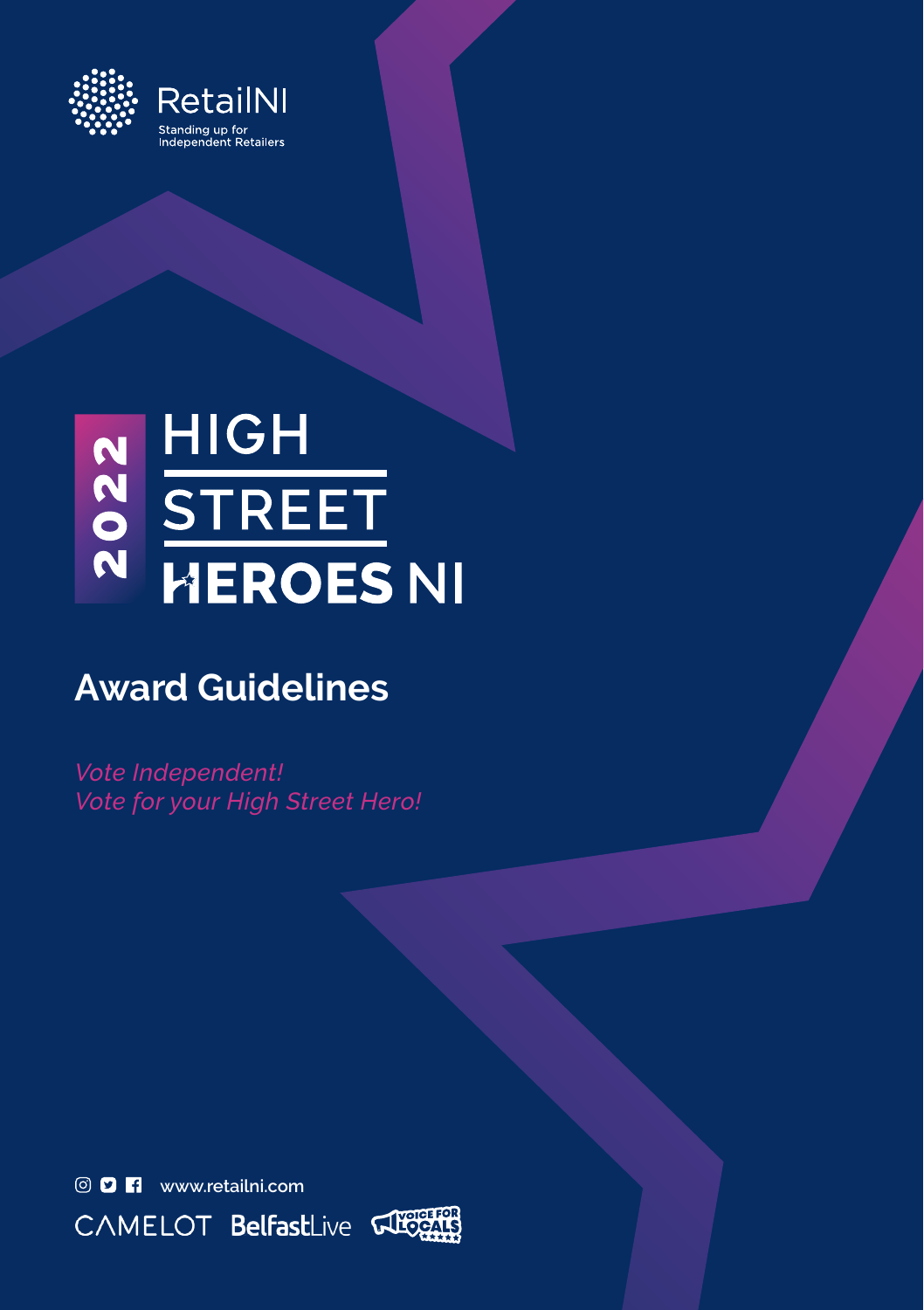# **High Street Heroes 2022**

#### *Vote Independent! Vote for your High Street Hero!*

**If there is one positive to come out of the Covid-19 crisis, it is the renewed commitment from consumers of using and valuing local independent retailers. These businesses provided an invaluable public service at the height of the pandemic ensuring many vulnerable members of our community and those without access to transport were able to buy food and other vital products.**

Through our High Street Heroes NI campaign, Retail NI in partnership with Belfast Live, Camelot and Voice for Locals is giving you an opportunity to highlight and celebrate these amazing independent retailers, retail staff and local high streets.

There are no judges, and the winners are decided through a public online vote.

From Independents' Day  $(4<sup>th</sup>$  July) we will give you the opportunity to vote online for your favourite independent retailer across several categories - convenience, healthcare, homeware, Petrol Forecourts, coffee shops, deli's, butchers, and fashion. You can vote right up to 30th July.

Our biggest and most popular categories are the High Street of the Year and Independent Retailer of the Year.

High Street Heroes NI is the biggest ever showcase of our amazing world -class local independent retailers and the huge contribution they make to our local communities and high streets as well as local suppliers.

70 pence in every £1 spent with a local independent retailer is recycled around the economy, helping local farmers, producers, manufacturers and above all else, our local communities.

#### **Make sure you vote!** Award Sponsors and the surface of the surface of the surface of the surface of the surface of the surface of the surface of the surface of the surface of the surface of the surface of the surface of t

# **Categories**

**Best Convenience Store** Sponsored by Harbinson Mulholland

**Best Coffee Shop**  Sponsored by Pivotal You can vote for in-store or stand alone coffee shops

#### **Best Healthcare Retailer**  Sponsored by NIE

This incudes Chemists, Opticians and other independently owned business that sell healthcare products and services.

**Best Fashion Retailer**  Sponsored by Lockton

**Best Butcher** Sponsored by DWF You can vote for in-store or stand alone Butchers

**Best Deli** Sponsored by Power NI You can vote for in-store or stand alone Delis

#### **Best Homeware Retailer**  Sponsored by Danske Bank

This includes independently owned kitchen, hardware or furniture retailer.

**Best Forecourt /Petrol Station** Sponsored by Horizon

This is for independently owned forecourts including all the main symbol groups.

#### **High Street Of the Year** Sponsored by AIB

Open to entries from high streets in any local village, town or city.

#### **Best Off Licence**

Sponsored by Hinch Distillery You can vote for in-store or stand alone Off-Licences

#### **Independent Retail Employee of the Year**  Sponsored by Honeycomb Jobs

Nominations are open from employers or consumers, but the nominee MUST be an employee. This award does not include owners of the business its solely for employees of the business. The full name of the employee and the retailer they work for must be included.

#### **Overall Independent Retailer**

Sponsored By Voice for Locals Chosen from the list of winners.

## **To vote**

Go to **www.belfastlive.co.uk/HSH**

Enter as many or as few categories as you choose.

Once you are happy with your entry click submit.

 $\ln$  harbinson





**ABS** 

**AIR** 















**HORIZON**